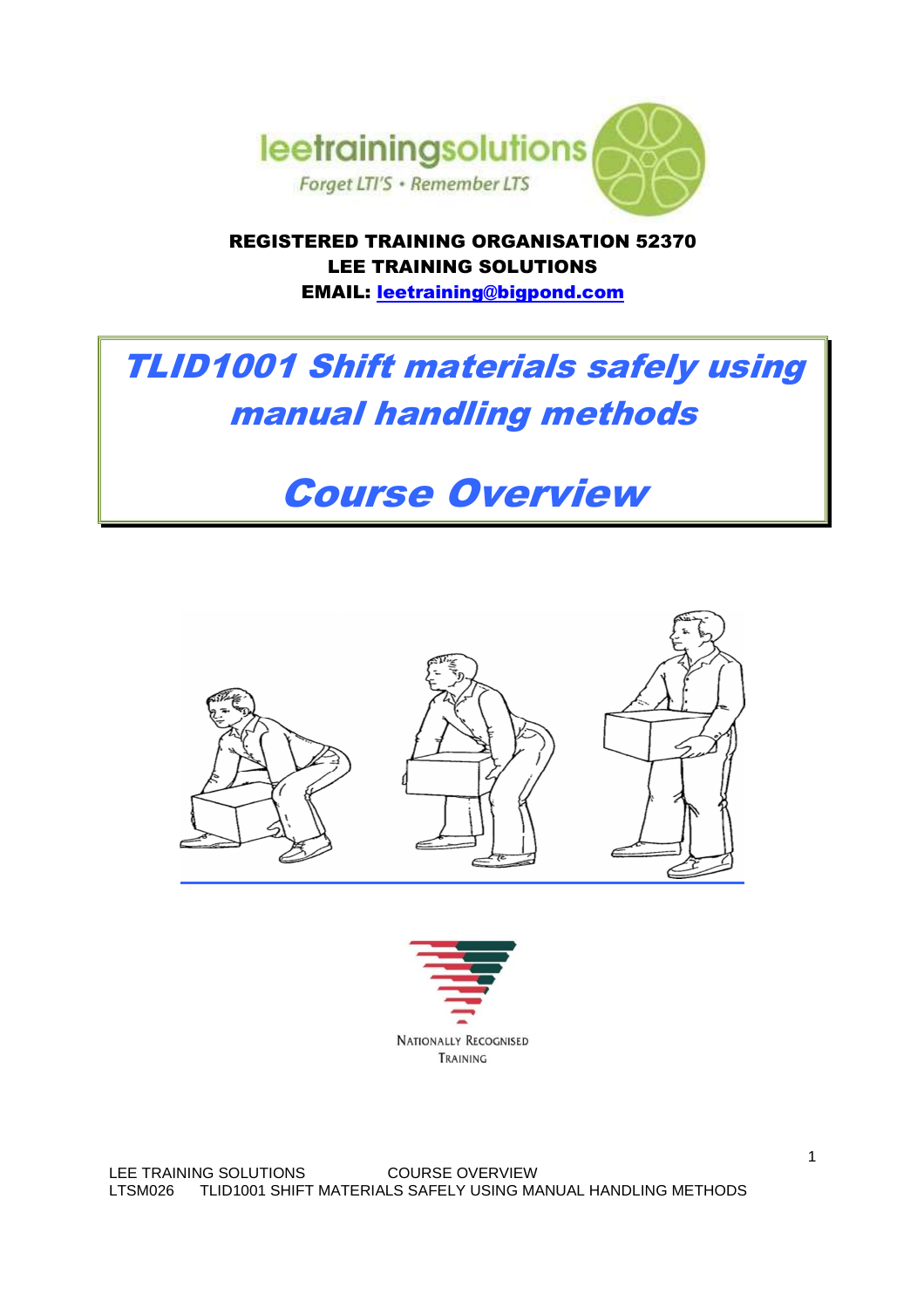

# **COURSE OVERVIEW INFORMATION**

# **Course Description**

**TLID1001 SHIFT MATERIALS SAFELY USING MANUAL HANDLING METHODS** 

The course provides enrolled candidates with job opportunities in the Industry Mining, Construction and Resource industry.

The course is delivered with off the job and on the job training by fully qualified Trainers and assessors for Lee Training Solutions Pty Ltd.

#### **Course Requirements**

- Minimum of 18 years of age
- The ability to read, write and communicate in English

#### **Unique Student Identifier (USI)**

Lee Training Solutions will be required in order to process your competency after training has been completed a validation of your Unique Student Identifier number (USI).

#### **What is your (USI)**

The USI is a randomly-generated alpha-numeric code that is available online and at no cost to the student. That code will stay with that individual student for life and be recorded with any nationally recognised VET course that is undertaken.

#### **When must I give the number to the Trainer?**

The USI must be given to the trainer prior to training commencing for validation purposes.

#### **Will my USI number be secure?**

**Yes.** Under the Privacy Act 1988 and the legislation retaining to your USI number Lee Training Solutions must keep this number secure. This will be managed through our Student Management System (Job ready).

**Unique Student Identifier (USI) Exemption**

**Candidates can apply to the USI department at usi.gov.au for an exemption; Lee Training Solution must site an original copy of the exemption prior to training commencing.**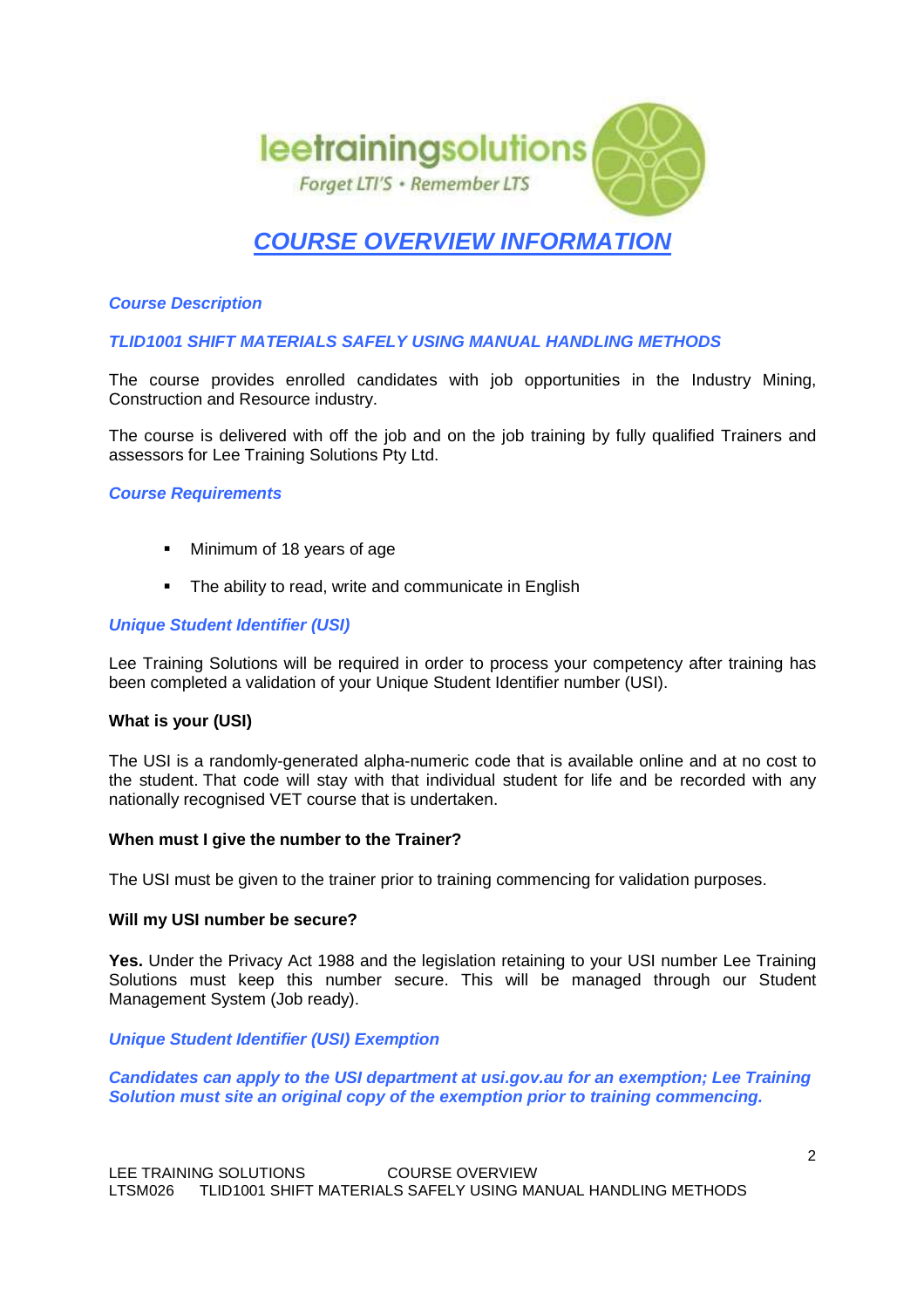

# **Career opportunities/ pathways**

On successful completion of the course, the Statement of Attainment achieved may lead to employment in the Mining, Resources and Construction industry.

#### **Units of competency to be achieved**

The Course is achieved through gaining competency in the following unit.

# **TLID1001 SHIFT MATERIALS SAFELY USING MANUAL HANDLING METHODS**

#### **Personal protective equipment**

Personal protective equipment is needed to ensure the Safety and Health of all candidates undertaking the course. It is a course requirement that the following minimum personal protective equipment is brought to the course:

- Enclosed footwear
- Long jeans or trousers
- Sun protection

#### **Stationary**

Candidates will be required to bring a pen to the course.

#### **Theory classes**

Learner guides are supplied to all candidates at the beginning of the course. Written assessment of the candidate's knowledge will be undertaken to ensure competency in line with the unit requirements.

#### **Practical component:**

Practical assessments are undertaken after the successful completion of the written assessment.

Practical assessments will be observed by the assessor to ensure that competency is achieved in line with the unit requirements.

Practical tasks must be undertaken in a safe manner otherwise a record of Not yet competent may be recorded.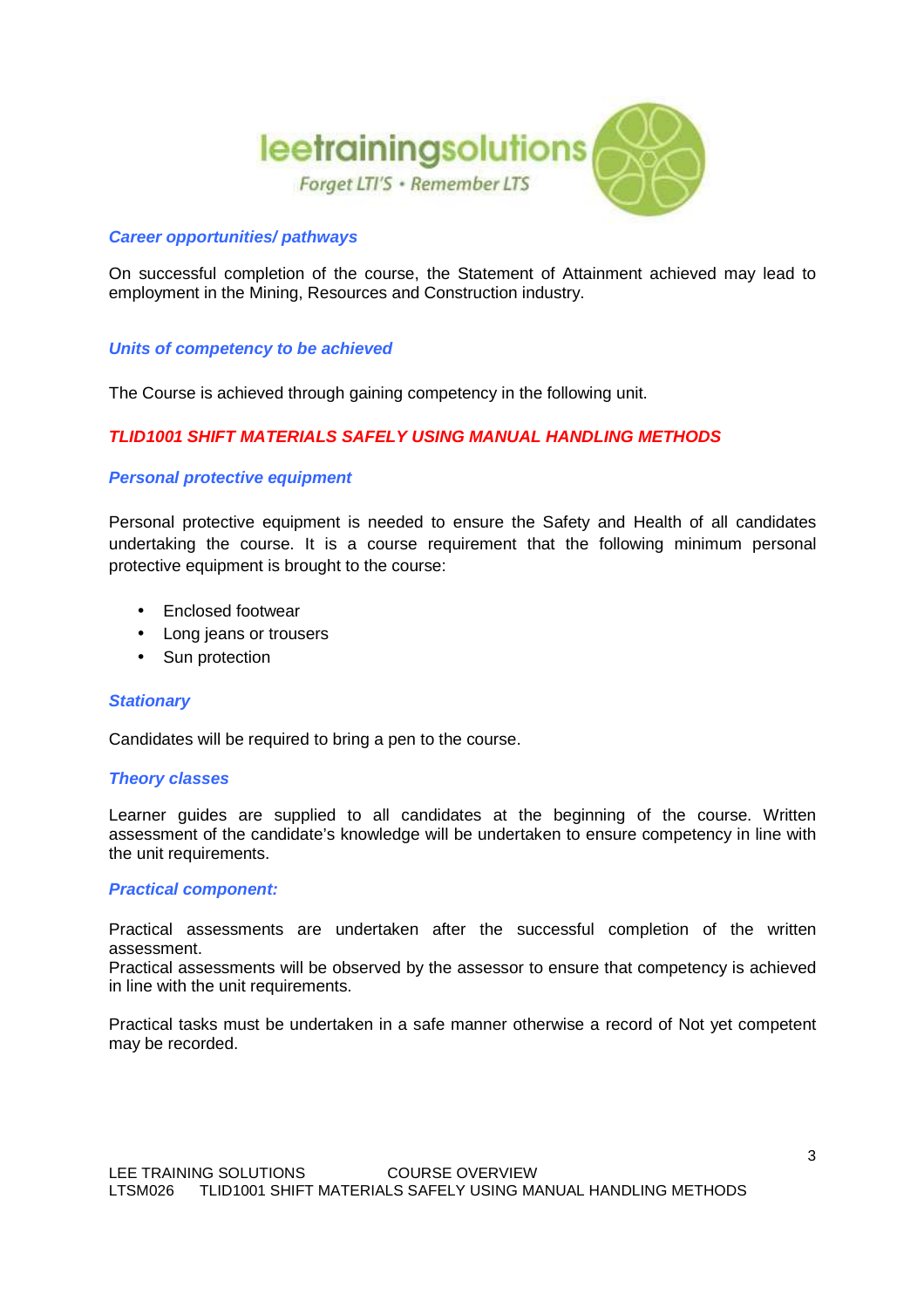

# **Delivery mode and duration**

This unit is delivered over a half a day.

The delivery mode for the unit will be:

- Course presentation
- Written assessment
- Practical assessment

# **Competency Achievement**

Lee Training Solutions provides appropriate learning support to all candidates through its training and assessment delivery applying reasonable adjustment to training and assessment where learning difficulties are experienced by the candidate. 1 re assessment will be provided to assist a candidate to gain competency. However where this re assessment is provided and a candidate has not yet gained competency a repeat of training and assessment in any unit of competency will attract further course fees.

# **Recognition of Prior Learning**

RPL is a form of assessment that acknowledges skills and knowledge gained through:

- Formal training conducted by industry or education
- Work experience
- Life experience

The main principle of RPL focuses on the outcomes of learning rather than when or where the learning occurred. Evidence of competency is collected by the candidate and submitted to the nominated assessor and assessment is made based on the required industry standard within the relevant training package unit of competency.

If you believe this may apply to you for any part of the course, then you should request an application kit during the enrolment process.

#### **Course Fee:**

The following course fees relate to this unit:

- Course fee- As per advertised price
- Secondary assessments- \$80 including GST per person
- Day rates for large bookings can be arranged by contacting Lee Training Solutions
- Companies will be charged GST on training provided

LEE TRAINING SOLUTIONS COURSE OVERVIEW LTSM026 TLID1001 SHIFT MATERIALS SAFELY USING MANUAL HANDLING METHODS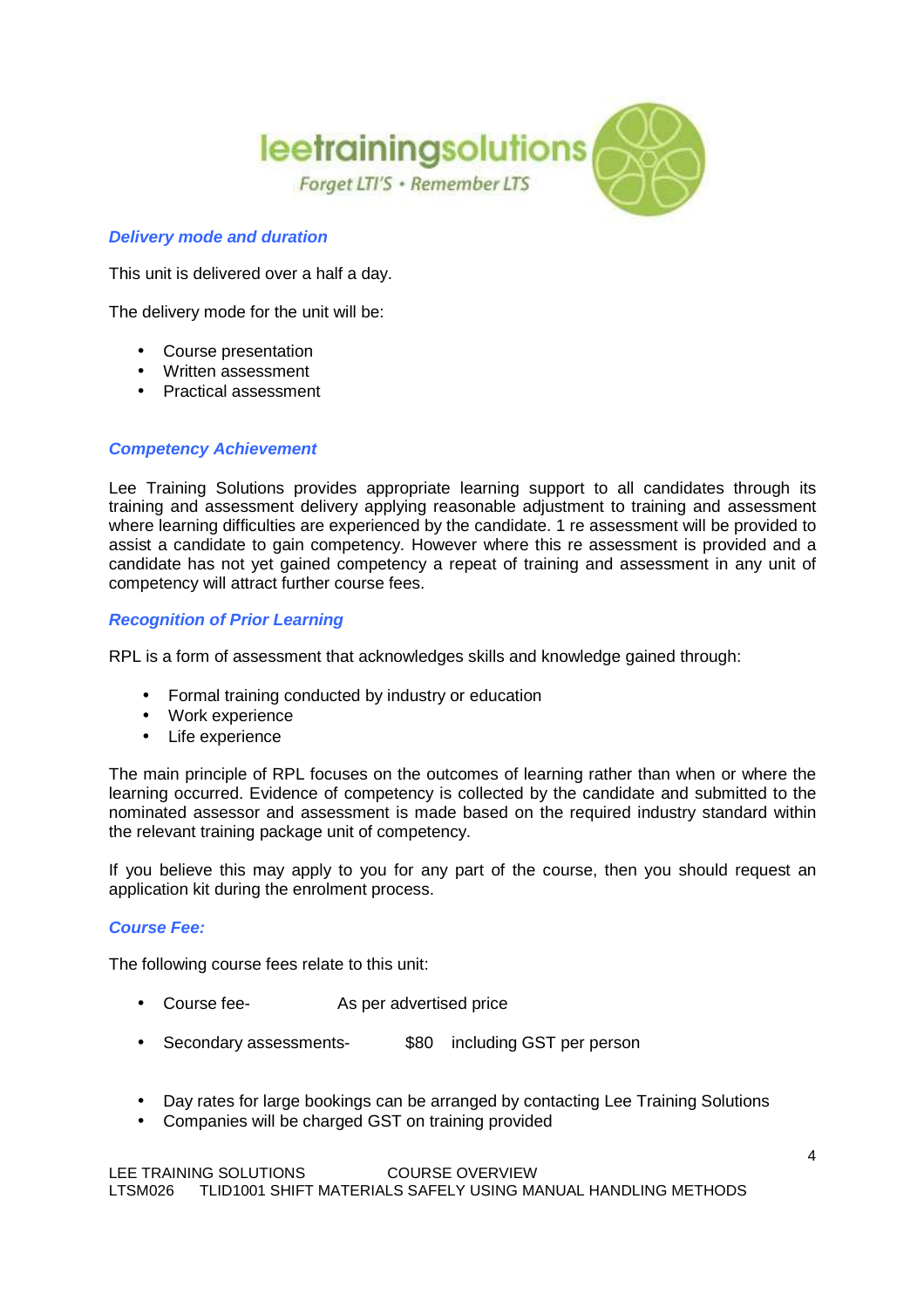

### **Reissuance**

Is a fee payable when an original copy of the Statement of Attainment for a course you have undertaken, with Lee Training Solutions is requested at a future date

- Reissuance fee-  $$50$  GST-\$5 Total-\$55
- RPL will be \$150 plus any associated costs upon application.

# **Travel arrangements**

**Travel arrangements for the Trainer and Assessor for work outside the Perth metro area is charged at cost plus 15%.**

**Alternately travel arrangements can be made by the client by issuing Lee Training Solutions with travel arrangement documentation prior to course commencement.**

#### **Recognition Policy**

Lee Training Solutions has a policy in place that recognises all Qualifications that are issued by other Registered Training Organisations.

#### **Payment methods**

**Booking form and invoice will note payment method.**

#### *Fees Paid in Advance*

**Lee Training Solutions** will only enrol candidates who have paid the required course fees in advance or Employer has supplied a Purchase Order number.

**Lee Training Solutions** will only accept a maximum of \$1000.00 candidate fees in advance of course commencement.

Following course commencement fees required to be paid will not exceed \$1500.00 for any part of course that is yet to be delivered.

# *Additional Service Costs*

Once **Lee Training Solutions** issues a Statement of Attainment to a candidate and the candidate requires reissue of the Statement of Attainment in the future a service fee of \$55 GST inclusive will apply.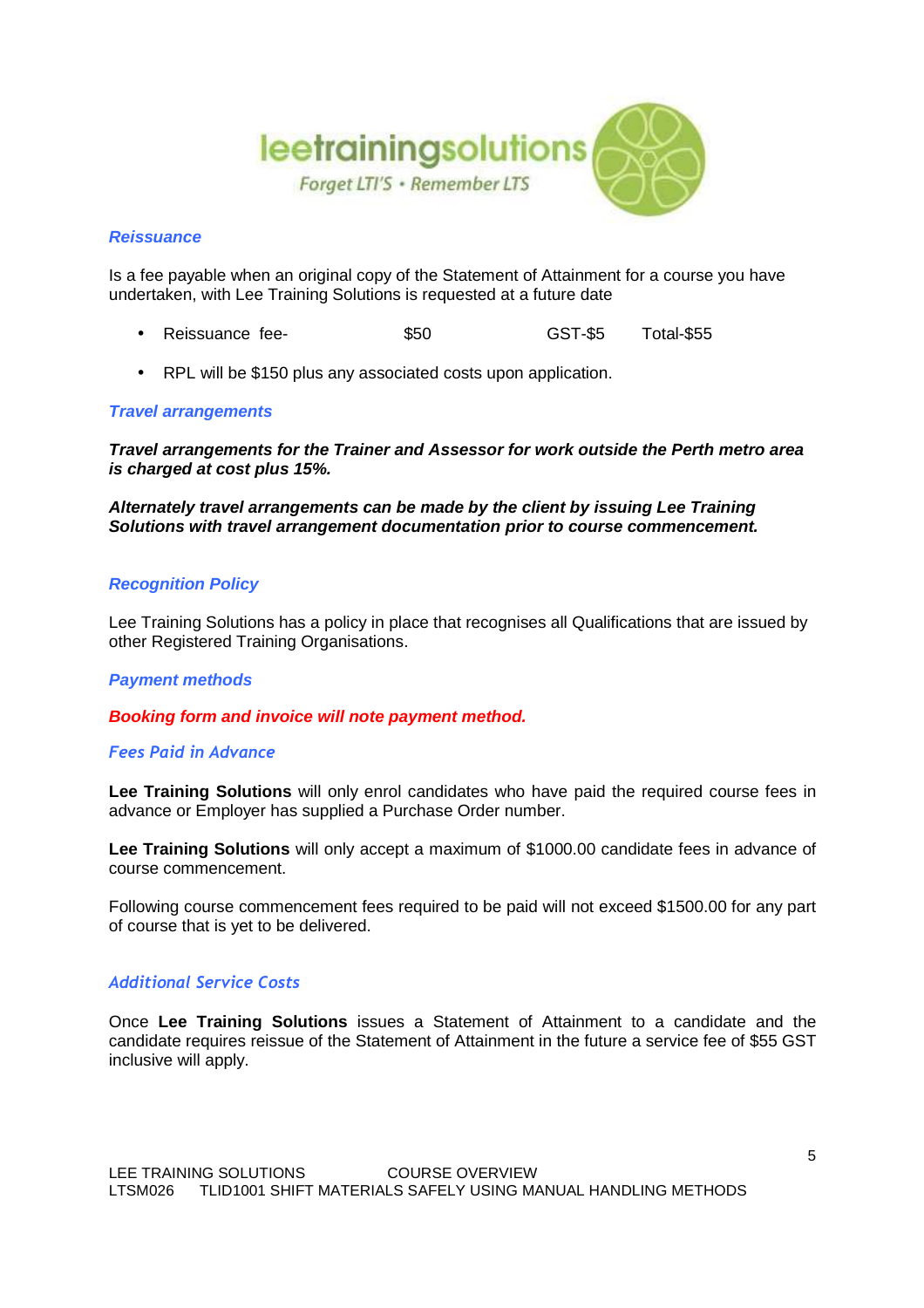

### **Course Completion Guarantee**

Once the candidate has commenced their chosen course **Lee Training Solutions** will guarantee to complete the training and/or assessment within the course duration and will further negotiate the timing for completion of the course if a candidate is unable to complete the course due to illness or extenuating circumstances.

#### **Refund**

In the case of early withdrawal **(Valid reason agreed by Lee Training Solutions)** from the course, where 20% or less of the course has been provided to the candidate a 100% refund less \$30.00 admin fee will apply. Where less than 50% of the course has been provided to the candidate a 50% refund less \$30.00 admin fee will apply. Where 50% or more of the course has been provided to the candidate no refund will apply.

### **If Lee Training Solutions is not notified 5 days prior to booking the course the whole course fee will be charge to the client.**

#### **Please contact us immediately if unable to attend the course: Phone 0409 686 639**

#### **Complaints and Appeals**

The complaints and appeals policy of **Lee Training Solutions** provides an avenue for candidates to address their complaints and appeals to **Lee Training Solutions** Management and have them dealt with in a constructive and timely manner. All outcomes of complaints and appeals will be responded to in writing. If resolution is not reached an Independent adjudicator may be sought at little or no extra cost to the candidate.

**Please note: Complaints and appeals must be lodged within a 48 hour period from the completion of the course or will not be considered.**

#### **National Training Complaints Hotline**

**The government has introduced the National Training Complaints Hotline for candidates who to make a complaint about any training issues they may have.** 

**They can be contacted on the following email address or phone number:** 

**skilling@education.gov.au or 133873**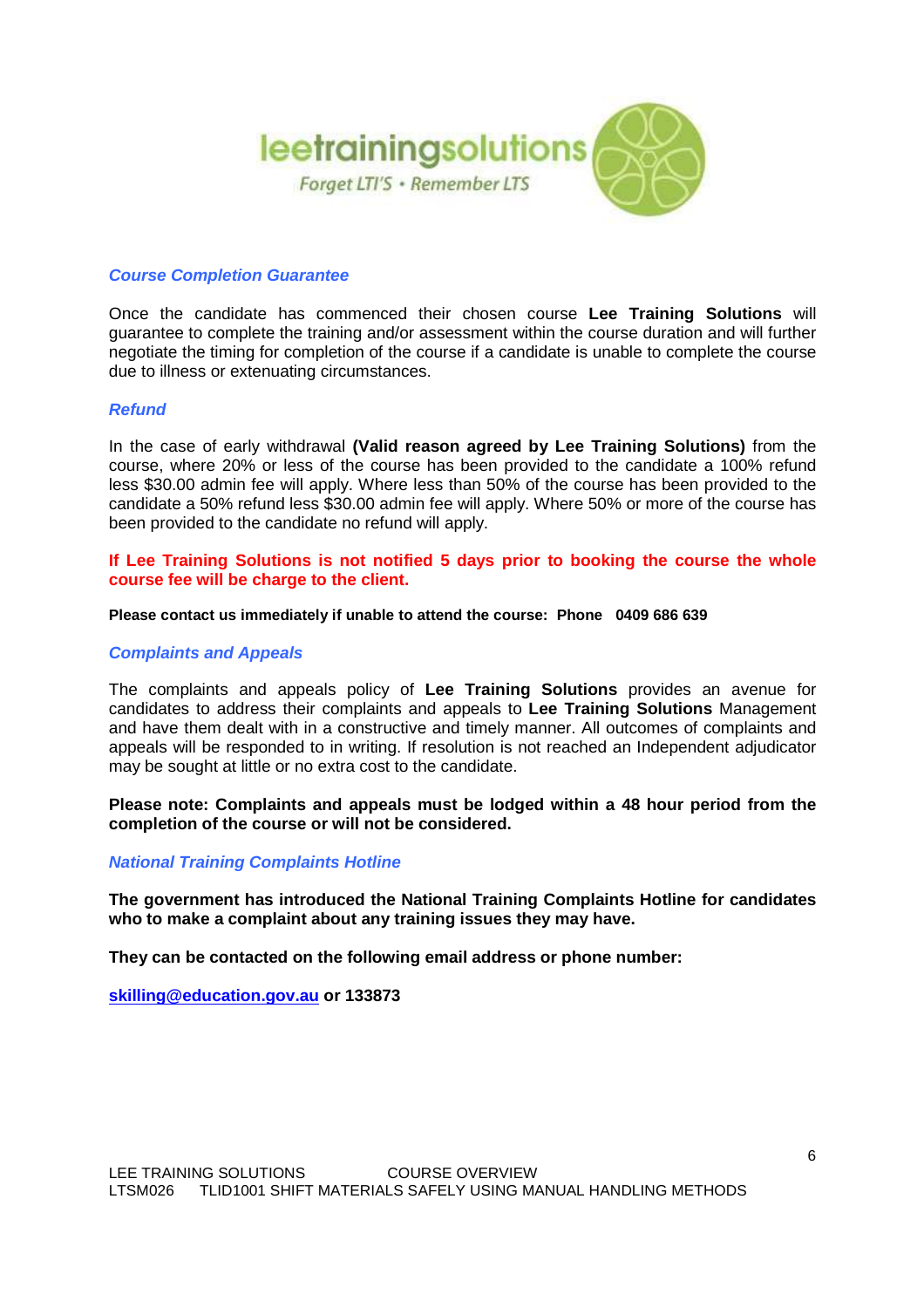

# **Lee Training Solutions can be contacted by email or phone**

Contact details: Lee Training Solutions Pty Ltd

Craig Lee Managing Director

PH 0409 686 639

Email; leetraining@bigpond.com